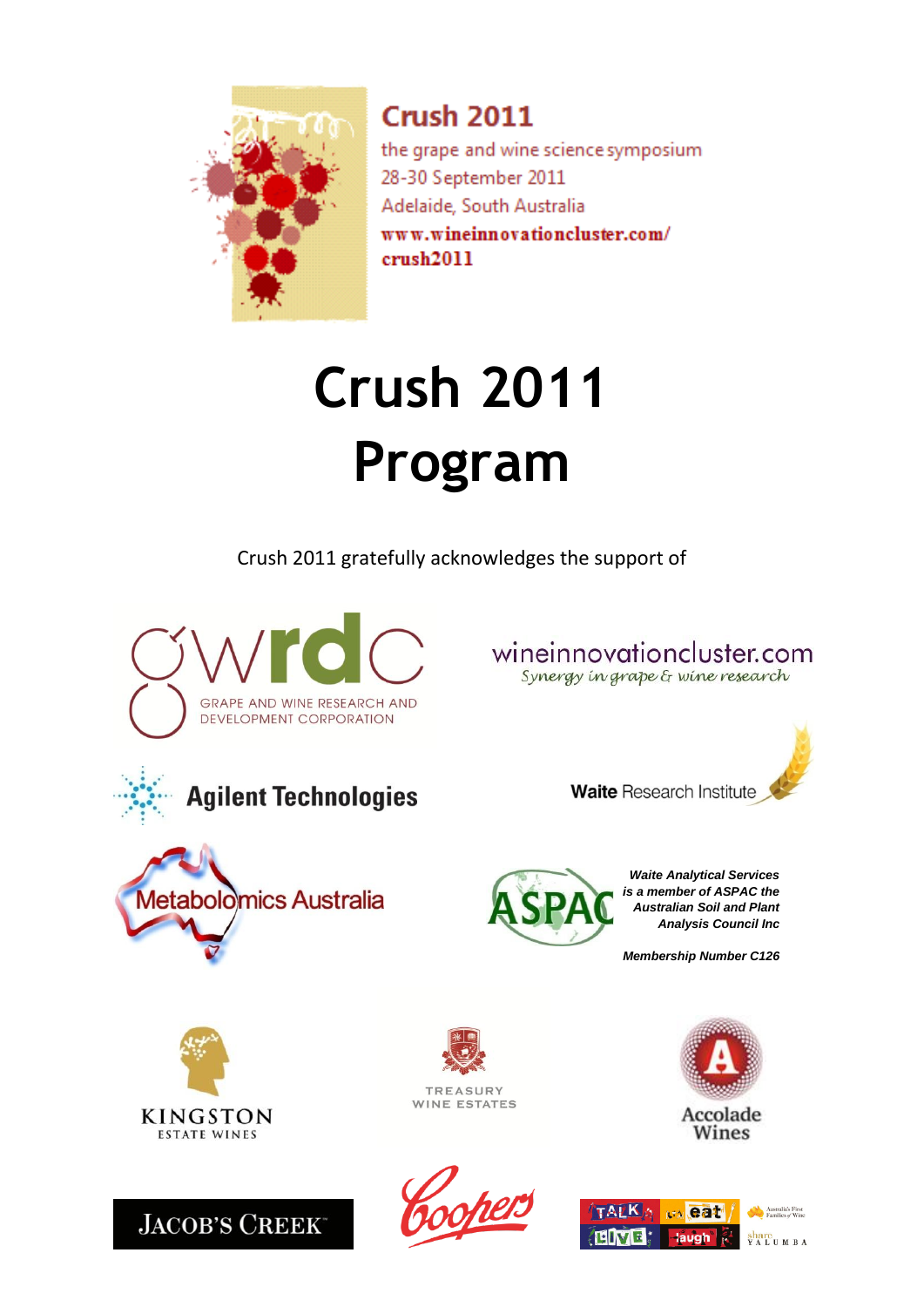### Venue 3

### Session 3: Soil and Water

*Convened by Everard Edwards*

- 10 Presenter: **Mr Mark O'Connell**, Research Scientist, Department for Primary Industries, Victoria Paper title: Satellite derived estimation of evapotranspiration in vineyards Paper authors: O'Connell M, Mendez-Costabel M
- 11 Presenter: **Mr Tim Pitt**, Senior Research Officer, SARDI Paper title: Re-directing rainfall to manage rootzone salinity Paper authors: Pitt T, Stevens RM, Dyson C, Chvyl L
- 12 Presenter: **Dr Pichu Rengasamy**, Senior Research Fellow, The University of Adelaide Paper title: Potassium in winery waste waters used for irrigation and soil structural decline Paper authors: Rengasamy P, Marchuk A
- 13 Presenter: **Dr Mike McCarthy**, Senior Research Scientist, SARDI Paper title: Multiple season, low irrigation availability: grapevine obituary or recovery? Paper authors: Pech J, McCarthy M, Ratcliffe A, Hall A, Strachan R
- 14 Presenter: **Dr Karin Mandl,** Department Leader Biology, Educational and Research Center for Viticulture and Pomology (LFZ), Austria Paper title: The Verification of the Transportation of *Saccharomyces cerevisiae* within *Vitis vinifera* subsp. *vinifera* Paper authors: Schieck J, Silhavy-Richter K, Prange A, Mandl K

### 11.00am - 12.30pm Sessions 4 - 6

#### Venue 1

Session 4: Juice & Yeast Interactions 1

*Convened by Vladimir Jiranek*

- 15 Presenter: **Dr Paul A Henschke**, Principal Research Microbiologist, Australian Wine Research Institute Paper title: Inorganic nitrogen (DAP) – a double-edged winemaking sword Paper authors: Varela C, Ugliano M, Torrea D, Siebert T, Kalouchova R, Winter G, Travis B, Bramley B, Schmidt S, Curtin CD, Bell SJ, Francis IL, Henschke PA
- 16 Presenter: **Dr Simon Schmidt**, Research Scientist, Australian Wine Research Institute Paper title: Impacts of variations in elemental nutrient concentration of Chardonnay musts on *Saccharomyces cerevisiae* fermentation kinetics and wine composition Paper authors: Schmidt SA, Dillon S, Kolouchova R, Henschke PA, Chambers PJ
- 17 Presenter: **Ms Meagan Mercurio**, Manager, AWRI Metabolomics Facility Paper title: Evaluating the impact of wine fermentation practices on volatile aroma compounds, through targeted metabolite analyses and non-targeted metabolomic analyses Paper authors: Mercurio M, Curtin CD, Mercurio P, Watson-Heigh NS, Hines W, Hack J
- 18 Presenter: **A/Prof Vladimir Jiranek**, Associate Professor, Oenology, The University of Adelaide Paper title: Using metabolomics to probe the impact of an adaptively evolved wine yeast on oenological fermentation Paper authors: Gardner J, McBryde C, Dunn W, Brown M, Oliver S, Jiranek V
- 19 Presenter: **Ms Jade Forrester**, PhD candidate, The University of Adelaide Paper title: The biggest fermentation exo-metabolomic study to date Paper authors: Forrester J, Taylor D, Jiranek V, Bowyer P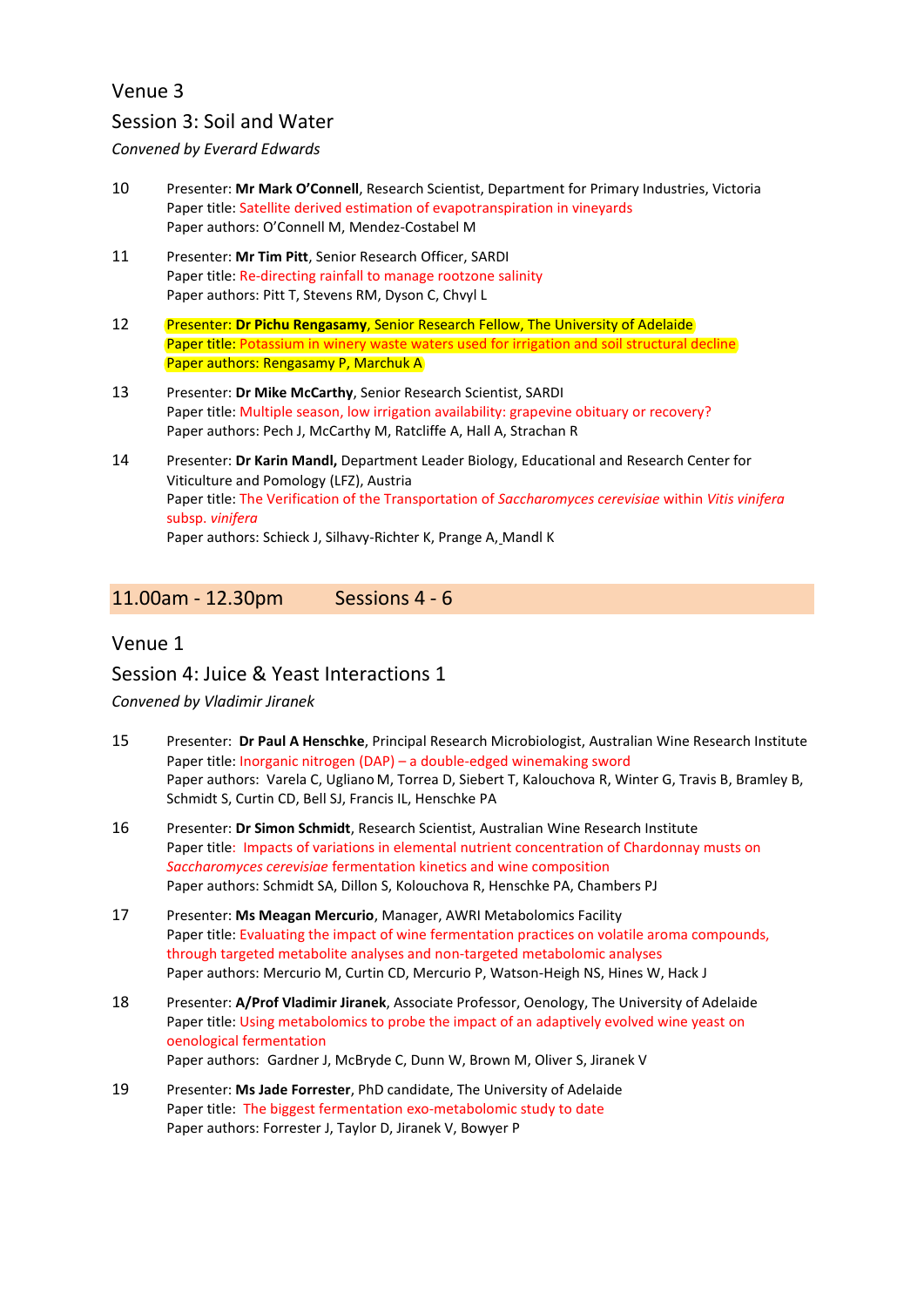

**Crush 2011** the grape and wine science symposium 28-30 September 2011 Adelaide, South Australia www.wineinnovationcluster.com/  $crush2011$ 

## **Full Set of Abstracts**

### **For downloading by participants of Crush 2011 only**

*Copyright for the content of these abstracts and the full papers presented at the Symposium remains with the authors.*